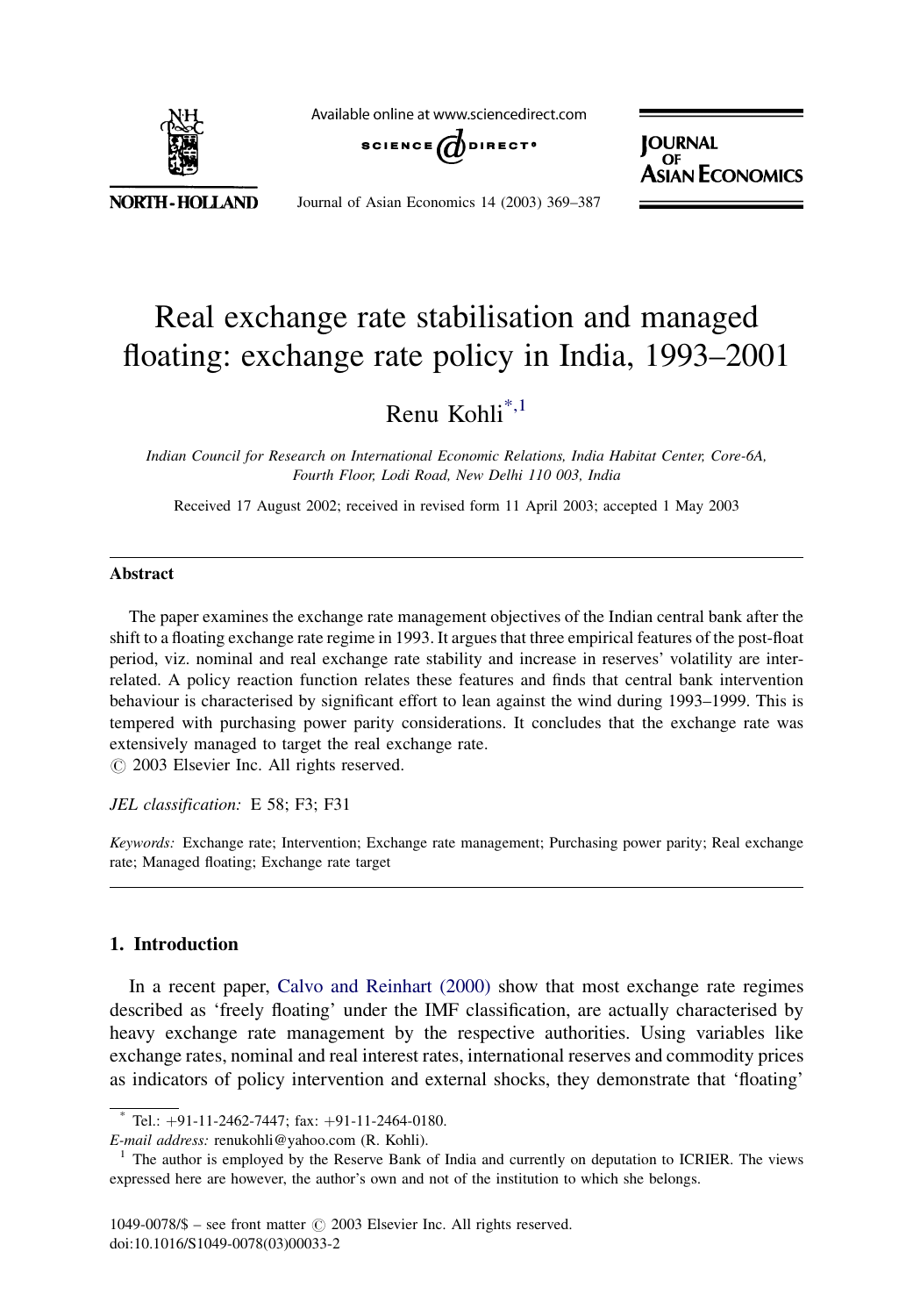currency regimes of most emerging market economies more closely resemble 'fixed' exchange rate regimes than actual floats. In the light of this evidence they argue that the currently held opinion that fixed exchange rate regimes are dead is largely misplaced. India is amongst one of the countries included in the Calvo and Reinhart sample; the study notes that nominal and real interest rate variability in India is four times that of the US in the period of its float, which suggests active management of the exchange rate. This paper contributes to the evidence contained in the [Calvo and Reinhart \(2000\)](#page--1-0) paper by empirically demonstrating that the 'float' was extensively managed between 1993 and 1999 to achieve nominal and real exchange rate stability despite a policy ostensibly meant to allow the rupee to float.

India shifted from an adjustable-peg to a market-based exchange rate regime in  $1993<sup>2</sup>$ Since 1996, its exchange rate regime has been classified as 'independent floating' under the IMF nomenclature. The post-float period in India is distinguished by three features: One is the remarkably low exchange rate volatility, which is contrary to the commonly observed rise in volatility as countries switch from fixed to floating exchange rate regimes. Second is the break in the long-term depreciation trend of the real exchange rate. And third is the rise in the scale and frequency of intervention by the central bank in the foreign exchange market. This paper argues that these features are inter-related within a policy response framework. Central bank intervention is assumed to respond to changes in the nominal rupee–dollar exchange rate and a real exchange rate target that reflects deviation from parity. We find that RBI's intervention behaviour during 1993–1999 is characterised by a significant effort to lean against the wind, tempered with purchasing power parity considerations. This suggests that the central bank sought to realise specific exchange rate policy objectives, viz. nominal and real exchange rate stability, through 'managing' the float. The observed low nominal exchange rate variability and tentative validation of purchasing power parity in the post-float period may therefore, be possible outcomes of policy intervention that disallows absorption of external shocks. Moreover, these institutional factors are likely to influence the data, casting doubts about inferences from PPP based models for India and other developing countries that pursue similar policies.

The paper is organised as follows. Section 2 reviews India's exchange rate policy, placing the floating exchange rate regime in perspective with preliminary statistics. [Section 3](#page--1-0) formulates an implicit reaction function for the RBI and estimates it using single-equation (2SLS) methods. [Section 4](#page--1-0) demonstrates the impact of exchange rate movements and intervention response upon foreign exchange reserves within a vector auto-regression framework. An impulse response analysis is then conducted on the estimated VAR. [Section 5](#page--1-0) concludes.

### 2. Exchange rates and reserves after the float

[Fig. 1](#page--1-0) traces the path of the 36-country trade-weighted real exchange rate index over four decades. This shows a downward (depreciating) trend until 1993, after which it fluctuates

 $\frac{2}{3}$  Between 1993 and 1996, the [IMF's](#page--1-0) Annual Exchange Arrangements and Restrictions in Member Countries describe its exchange rate regime as ''exchange rate value is determined by demand and supply in the inter-bank market''.